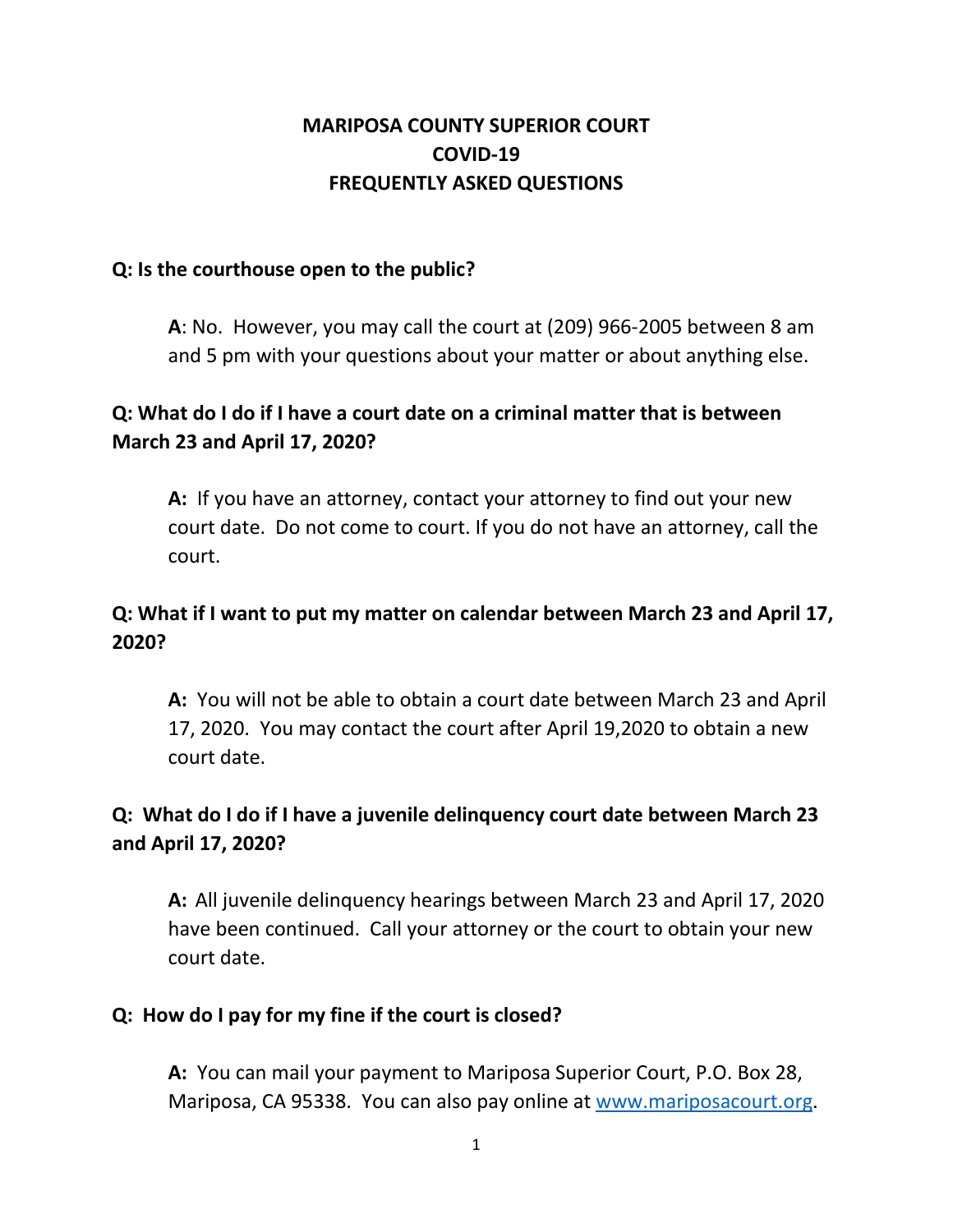### **Q: I have a citation for a traffic matter with a court date during the time the court is closed. What do I do?**

**A:** All traffic matter hearings scheduled for the period of March 23 through April 19, 2020 are being postponed. You will be receiving a notice in the mail with the new court hearing date and time. You may still, without coming to the court, have a Trial by Declaration.

### **Q: I have a fine payment due during the time the court is closed, and I need an extension for the payment. What do I do?**

**A:** Contact the court at (209) 966-2005 or (209) 966-5711 and ask for an extension.

#### **Q: I have been laid off and I can't afford to pay my fines. What can I do?**

**A:** You can call the court and ask for an extension of fine payments or ask that your fines be converted to community service.

#### **Q: How do I file a request for a restraining order if the clerk's office is closed?**

**A:** You can mail your request to P.O. Box 28, Mariposa, CA 95338, fax it to (209) 742-6860 or email it to COVID19@mariposacourt.org. If your need is urgent call the court at (209) 966-2005 for special instructions.

#### **Q: How do I appear for mediation if the court is closed?**

**A:** The Family Law Mediator will be conducting telephonic mediations between March 23 and April 19, 2020. Please call the family court clerk at (209) 966-6599 and leave the phone number you would like to be called at on the date of your scheduled mediation.

## **Q: If my child and/or I must shelter in place, how do I comply with child custody and visitation orders?**